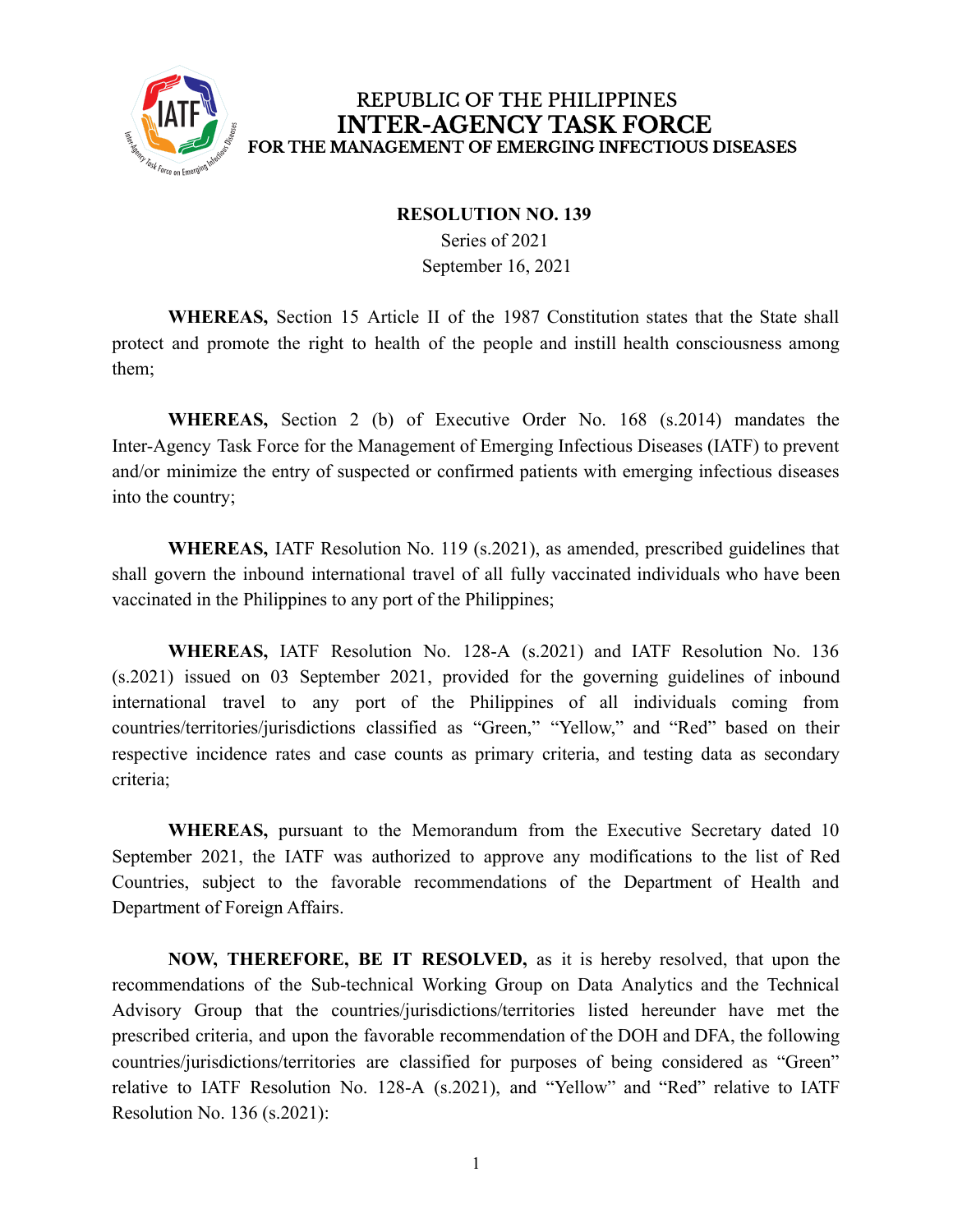

# REPUBLIC OF THE PHILIPPINES<br>INTER-AGENCY TASK FORCE<br>FOR THE MANAGEMENT OF EMERGING INFECTIOUS DISEASES

| <b>GREEN LIST</b>                                            |                                       |                 |  |
|--------------------------------------------------------------|---------------------------------------|-----------------|--|
| American Samoa                                               | <b>Burkina Faso</b>                   | Cameroon        |  |
| Cayman Islands                                               | Chad                                  | China           |  |
| Comoros                                                      | Republic of the Congo                 | Djibouti        |  |
| <b>Equatorial Guinea</b>                                     | Falkland Islands (Malvinas)           | Gabon           |  |
| Hong Kong (Special<br>Administrative Region of               |                                       |                 |  |
| China)                                                       | Hungary                               | Madagascar      |  |
| Mali                                                         | <b>Federated States of Micronesia</b> | Montserrat      |  |
| New Caledonia                                                | New Zealand                           | Niger           |  |
| Northern Mariana Islands                                     | Palau                                 | Poland          |  |
| Saba (Special Municipality of<br>the Kingdom of Netherlands) | Saint Pierre and Miquelon             | Sierra Leone    |  |
| <b>Sint Eustatius</b>                                        | Taiwan                                | Algeria         |  |
| Bhutan                                                       | Cook Islands                          | Eritrea         |  |
| Kiribati                                                     | Marshall Islands                      | Nauru           |  |
| Nicaragua                                                    | Niue                                  | North Korea     |  |
| Saint Helena                                                 | Samoa                                 | Solomon Islands |  |
| Sudan                                                        | Syria                                 | Tajikstan       |  |
| Tanzania                                                     | Tokelau                               | Tonga           |  |
| Turkmenistan                                                 | Tuvalu                                | Vanuatu         |  |
| Yemen                                                        |                                       |                 |  |

| <b>RED LIST</b> |                  |        |  |
|-----------------|------------------|--------|--|
| Grenada,        | Papua New Guinea | Serbia |  |
| Slovenia        |                  |        |  |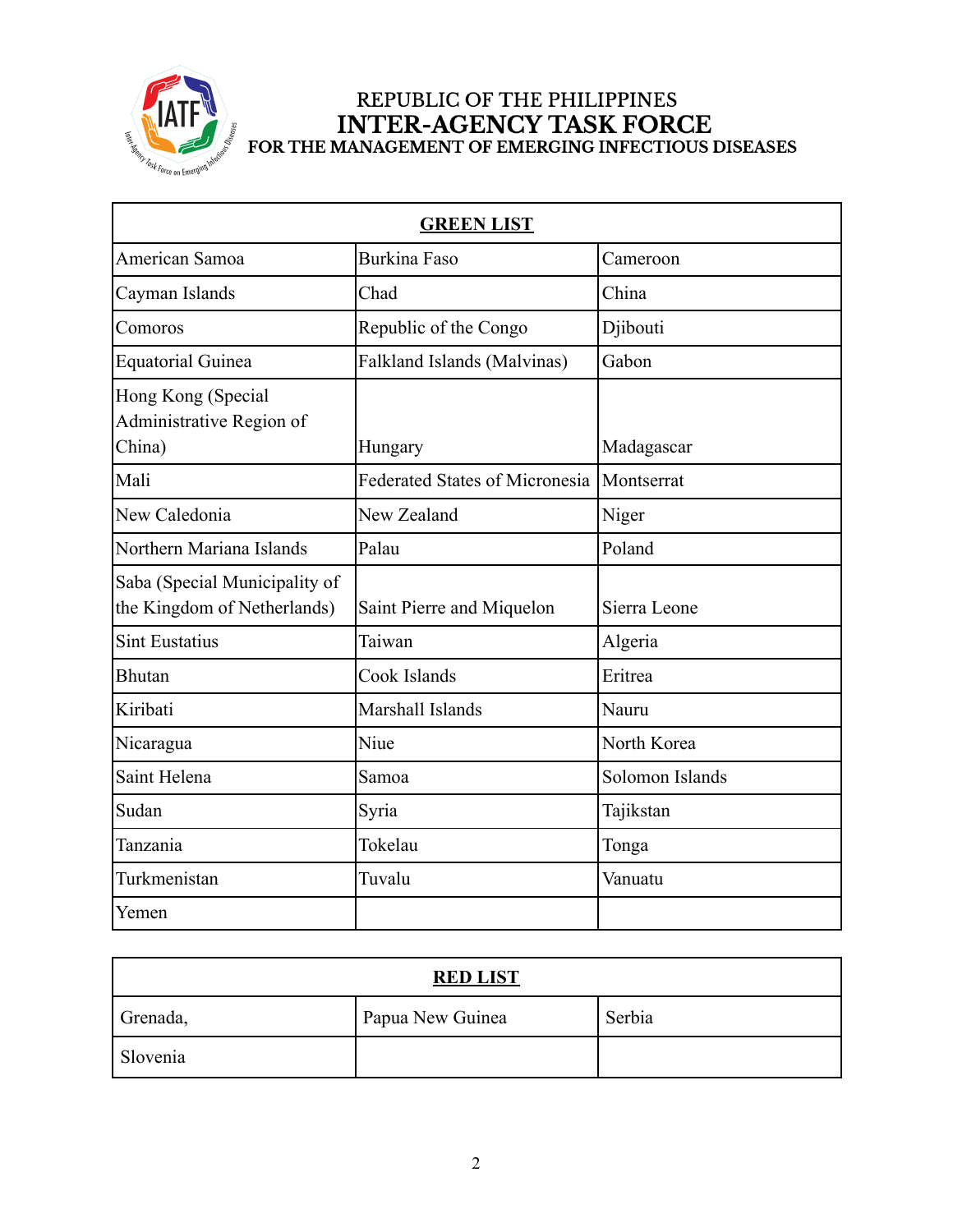

### REPUBLIC OF THE PHILIPPINES **INTER-AGENCY TASK FORCE** FOR THE MANAGEMENT OF EMERGING INFECTIOUS DISEASES

## **YELLOW LIST**

*All other countries/territories/jurisdictions not otherwise listed hereinabove*

**RESOLVED FURTHER,** that classification of "Green," "Yellow," and "Red" shall be effective from 19 September 2021, until 30 September 2021.

**RESOLVED FINALLY,** that the Chairperson and the Co-Chairperson shall be duly authorized to sign this Resolution for and on behalf of the Inter-Agency Task Force.

**APPROVED** this September 16, 2021, via *ad referendum***.**

**FRANCISCO T. DUQUE III** Secretary, Department of Health IATF Chairperson

**KARLO ALEXEI B. NOGRALES** Secretary, Office of the Cabinet Secretariat IATF Co-Chairperson